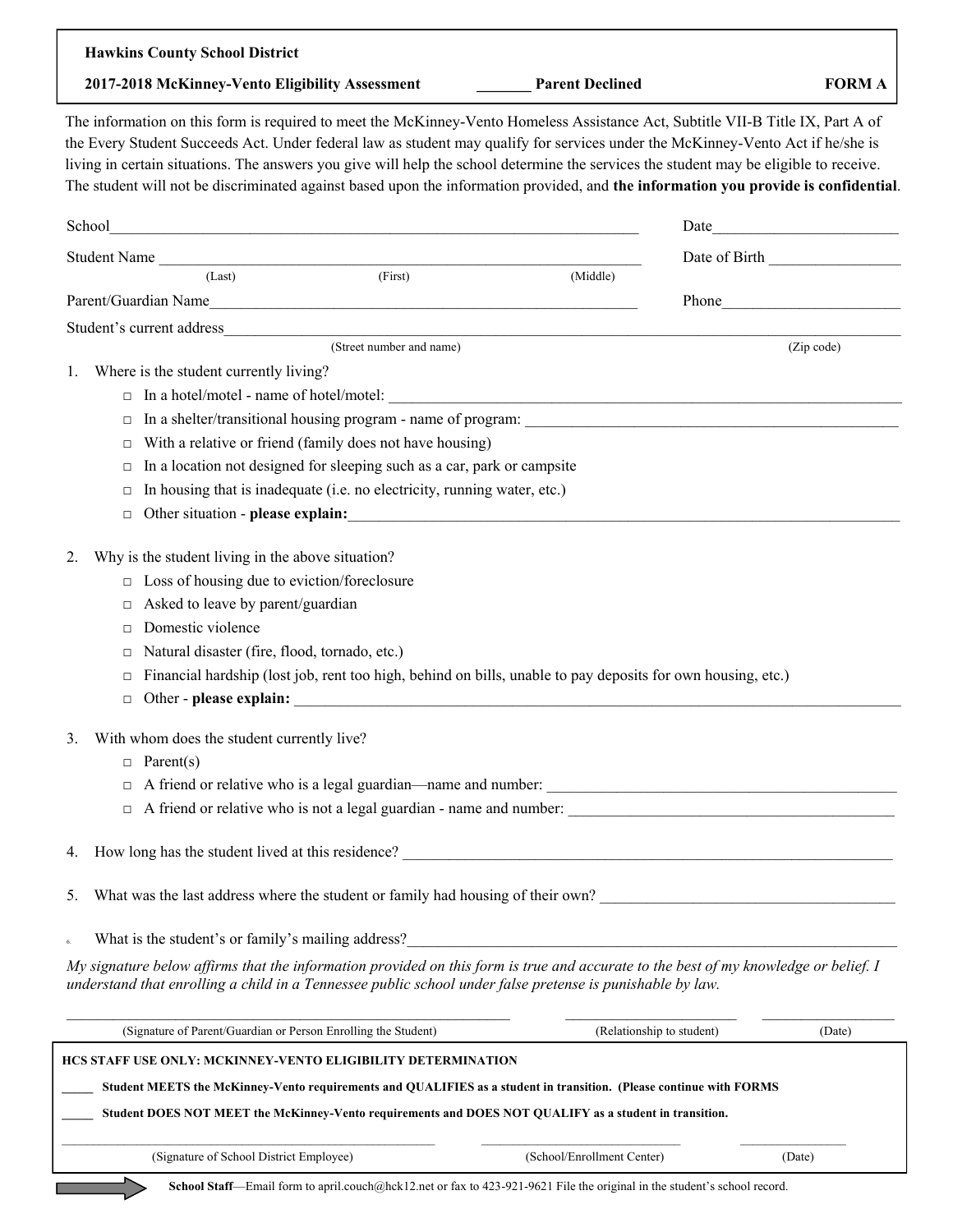## **2017-2018 McKinney-Vento Eligibility Assessment FORM B**

| <b>Student Name</b> | school |  |
|---------------------|--------|--|
|                     |        |  |

## **SCHOOL SELECTION**

Students who qualify for services under McKinney-Vento Act have two choices for school selection. Students may enroll in the zoned school for their temporary address or they remain in the last school they attended or were attending at the time they lost housing. Please select one option below for this student.

- $\Box$  I would like to enroll this student in the zoned school for our temporary address.
- □ I would like for this student to remain in his/her current school even though we are now living in another school zone.

School name:\_\_\_\_\_\_\_\_\_\_\_\_\_\_\_\_\_\_\_\_\_\_\_\_\_\_\_\_\_\_\_\_\_\_\_\_\_\_\_\_\_\_\_\_\_ Last date attended:\_\_\_\_\_\_\_\_\_\_\_\_\_\_\_\_\_\_\_\_\_\_\_\_\_

# **\*\*The McKinney-Vento School of Origin and Transportation Request Form (Form C) must be completed for all students who select the option to remain in their current school.\*\***

## **CURRENT NEEDS AND CONCERNS**

The HCS Family Resource Center can provide assistance with the items listed below. Information on housing programs and other community resources will be provided upon request. Please select the services below that would be helpful to you and will make referrals to those school resources.

- □ Academic/school performance concerns
- □ Attendance issues
- $\Box$  Backpack and school supplies
- $\Box$  Food assistance (weekend food packs for students)
- □ Standard school attire, **size information must be provided** Circle one: Boys Girls Juniors Men Women Pants/shorts size: Shirt size

# **SIBLING INFORMATION**

If the student has siblings who live in the same situation, please list their information below. Please include school-age children as well as infants, toddlers and preschool age children.

| Name:                                                                               | Birth date: |         |
|-------------------------------------------------------------------------------------|-------------|---------|
| Name:<br>the control of the control of the control of the control of the control of | Birth date: | School: |
| Name:                                                                               | Birth date: | School: |
| Name:                                                                               | Birth date: | School: |
|                                                                                     |             |         |

# **SIGNATURES**

*My signature below indicates that I have received a copy of my rights under the McKinney-Vento law and the information has been explained to me.* 

 $\_$  , and the state of the state of the state of the state of the state of the state of the state of the state of the state of the state of the state of the state of the state of the state of the state of the state of the

(Signature of Parent/Guardian or Person Enrolling the Student) (Relationship to student) (Date)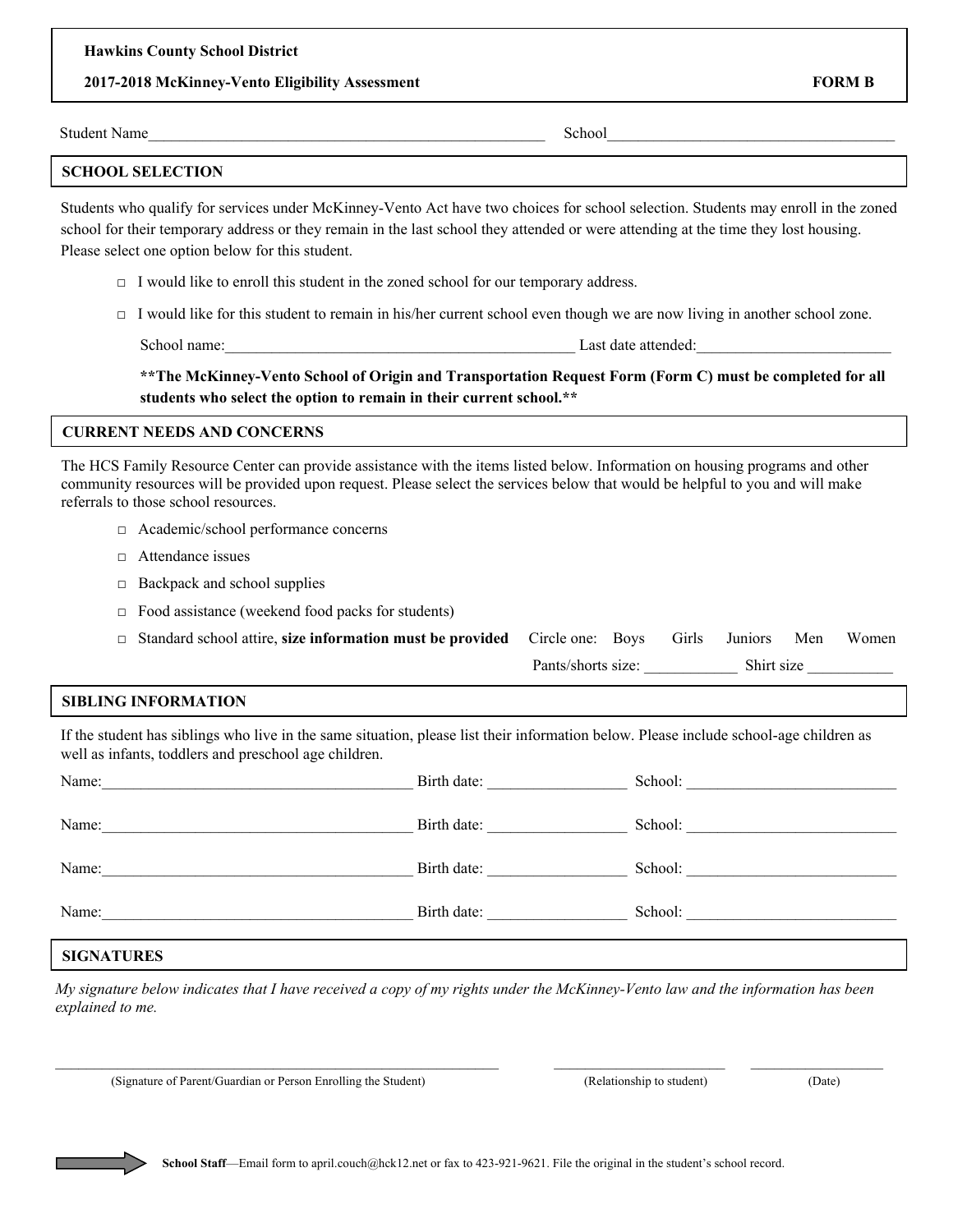| <b>TRAVISION COUNTY SCHOOL DISTRICT</b>         |
|-------------------------------------------------|
| 2017-2018 McKinney-Vento Eligibility Assessment |

**Hawkins County School District**

Based on the information that has been provided to the school, the following determination has been made:

Student Name \_\_\_\_\_\_\_\_\_\_\_\_\_\_\_\_\_\_\_\_\_\_\_\_\_\_\_\_\_\_\_\_\_\_\_\_\_\_\_\_\_\_\_\_\_\_\_\_\_\_\_\_\_\_\_ School \_\_\_\_\_\_\_\_\_\_\_\_\_\_\_\_\_\_\_\_\_\_\_\_\_\_\_\_\_\_\_

- □ MEETS the McKinney-Vento requirements for a student in transition and QUALIFIES for services under the FRC Families in Transition program for the 2017-18 school year.
- □ DOES NOT MEET the McKinney-Vento requirements for a student in transition and DOES NOT QUALIFY for services under the FRC Families in Transition program for the 2017-18 school year because the student has housing that is fixed, regular, and adequate at this time.

(Signature of School District Employee) (School/Enrollment Center) (Date)

**In the event that a school, student or parent/guardian wishes to dispute the decision of this student's eligibility, please complete the McKinney-Vento Eligibility Dispute Form and fax to (423) 272-2207 (ATTENTION: April Couch). Eligibility decisions are valid for one school year only and new paperwork must be completed each school year to determine continued eligibility.** 

 $\frac{1}{2}$  ,  $\frac{1}{2}$  ,  $\frac{1}{2}$  ,  $\frac{1}{2}$  ,  $\frac{1}{2}$  ,  $\frac{1}{2}$  ,  $\frac{1}{2}$  ,  $\frac{1}{2}$  ,  $\frac{1}{2}$  ,  $\frac{1}{2}$  ,  $\frac{1}{2}$  ,  $\frac{1}{2}$  ,  $\frac{1}{2}$  ,  $\frac{1}{2}$  ,  $\frac{1}{2}$  ,  $\frac{1}{2}$  ,  $\frac{1}{2}$  ,  $\frac{1}{2}$  ,  $\frac{1$ 

# **NOTE TO STUDENTS AND FAMILIES WHO DO QUALIFY FOR SERVICES:**

- You will be asked to complete additional paperwork at this time so you can receive services for the FRC Families in Transition program.
- You must complete **Forms A and B** for every student you have in school in order for him/her to receive services.
- You will receive a PARENT PACK folder that explains your rights under the McKinney-Vento law. Please keep this folder for your future reference.
- Students and families must complete new McKinney-Vento Eligibility paperwork every year in order for the school district to make an eligibility decision. Eligibility does not carry-over from one year to the next.
- The FRC Families in Transition program will provide assistance with the needs identified on your form (backpacks, food, clothing, and other referrals) but we do not routinely contact parents/guardians or youth by phone. If you have any questions about services that might be helpful to you, please contact your child's school or the FRC Families in Transition program at (423) 272-7629, ext. 2056.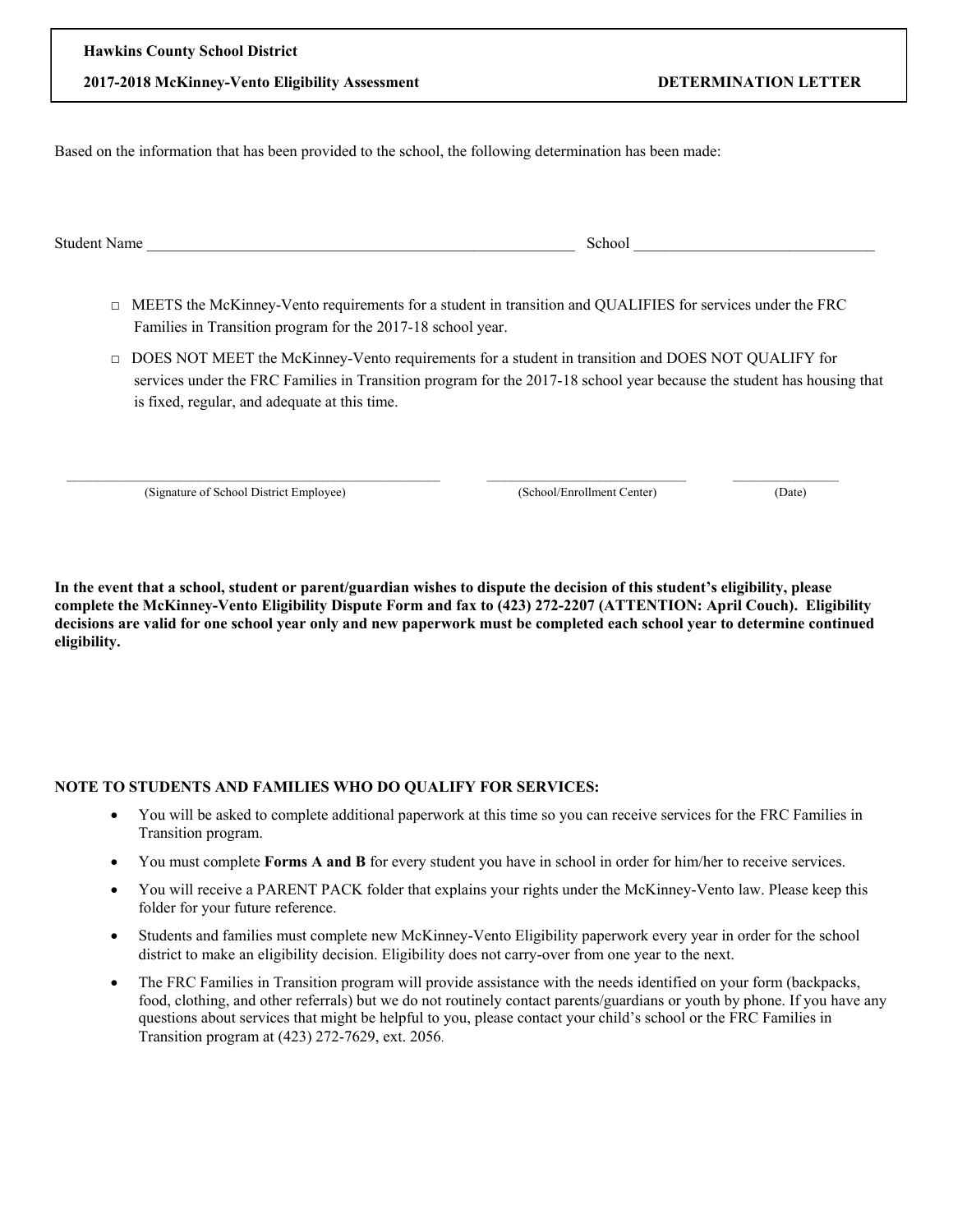#### **Hawkins County School District**

## **2017-2018 McKinney-Vento School of Origin and Transportation Request Form FORM C**

Under the McKinney-Vento Act the school of origin is defined as the school attended when permanently housed or the school in which the student was last enrolled.

According to HCS Policy 6.503 students who qualify for services under the McKinney-Vento Act may remain in their schools of origin. School placement decisions consider student-centered factors related to the student's best interest, including factors related to the impact of mobility on achievement, education, health, and safety of homeless children and youth, giving priority to the request of the child's or youth's parent or guardian or (in the case of an unaccompanied youth) the youth.

Potential best interest considerations include:

- Attendance record and truancy issues
- The age of the child or youth
- The distance of a commute and the impact it may have on the student's education
- Personal safety issues
- A student's need to special instruction (special education and related services)
- The length of anticipated stay in a temporary shelter or other temporary location
- The time remaining in the school year
- School placement of siblings

## **SCHOOL OF ORIGIN REQUEST —** *Only available to qualified transition students requesting to remain at an out of zone school.*

| Student Name                                                                                                                      |        |                                                                                                                  |          | Date of Birth |
|-----------------------------------------------------------------------------------------------------------------------------------|--------|------------------------------------------------------------------------------------------------------------------|----------|---------------|
|                                                                                                                                   | (Last) | (First)                                                                                                          | (Middle) |               |
| Parent/Guardian Name                                                                                                              |        | <u> 1980 - Jan James James Santan (j. 1980)</u>                                                                  |          | Phone         |
| Student's current address                                                                                                         |        | and the control of the control of the control of the control of the control of the control of the control of the |          |               |
|                                                                                                                                   |        | School of origin:                                                                                                |          | Zoned School: |
| <b>TRANSPORTATION OPTIONS —</b><br>Only available to qualified transition students requesting to remain at an out of zone school. |        |                                                                                                                  |          |               |

Please select the transportation option that is best for your situation.

□ OPTION 1: Mileage reimbursement - Students or families provide their own transportation. Reimbursement checks are issued at the end of every month based on the number of days the student attended school and the distance traveled. Parents must confirm their living situation at the end of each month before a check can be issued.

 $\Box$  OPTION 2: HCS school bus - Students will be assigned to school busses that run outside of the normal school zone boundaries. Requests are submitted by the FRC Families in Transition program to the Transportation Department. Once drivers are assigned they contact the family or student with pick-up times. Requests typically take 3-5 days to be routed. Requests will be filled at the availability of busses.

 $\Box$  OPTION 3: No transportation assistance is needed at this time.

(Signature of Parent/Guardian or Person Enrolling the Student) ( Phone Number) (Date)

 $\_$  , and the state of the state of the state of the state of the state of the state of the state of the state of the state of the state of the state of the state of the state of the state of the state of the state of the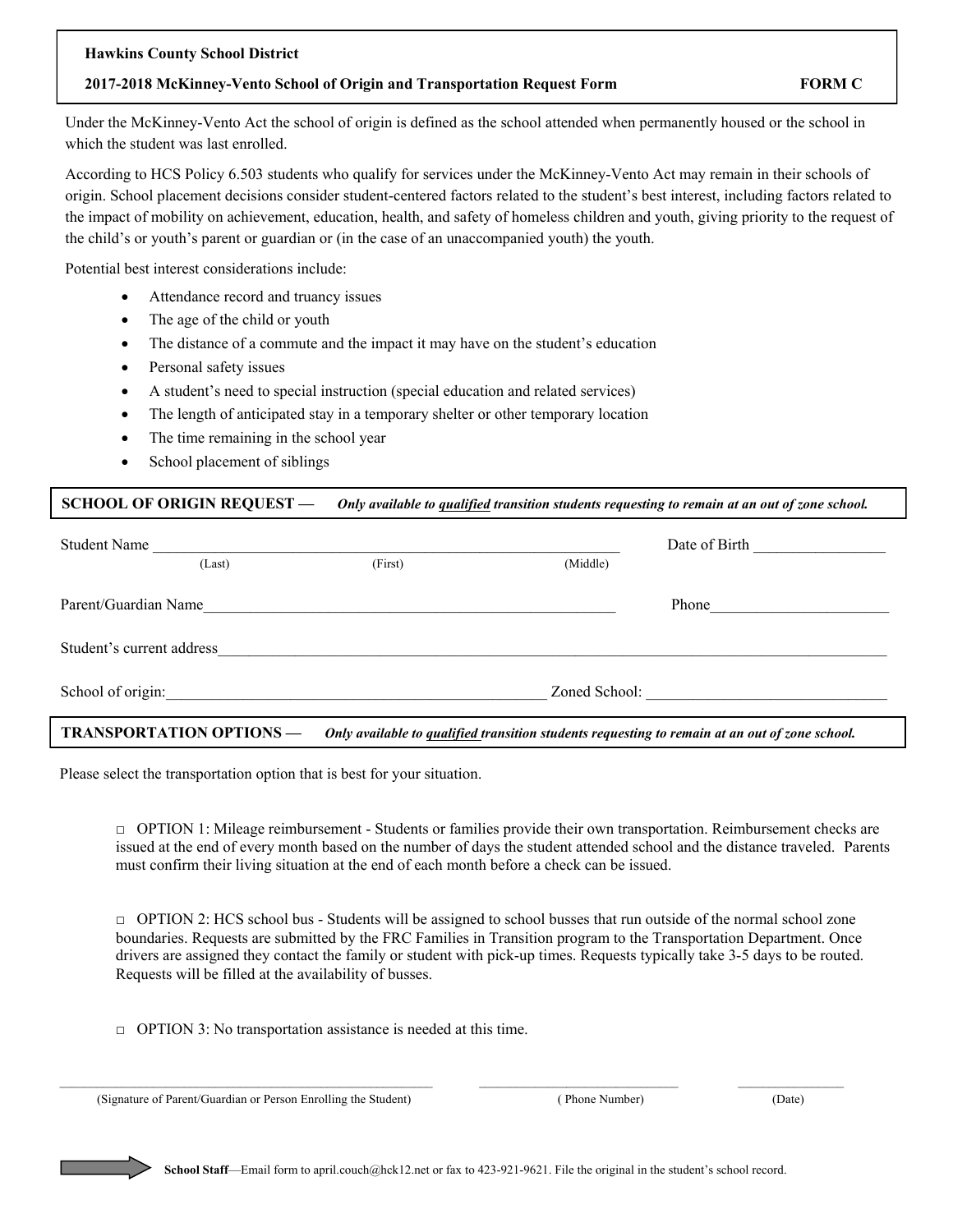**2017-2018 McKinney-Vento School of Origin Decision Notification of Placement Decision**

| <b>Student Name</b>                                                                 |                            |                                |
|-------------------------------------------------------------------------------------|----------------------------|--------------------------------|
| The request for the above named student to remain at                                |                            | School                         |
|                                                                                     |                            |                                |
| <b>IS APPROVED</b><br>$\Box$                                                        |                            |                                |
| IS NOT APPROVED due to the following reason(s):<br>$\Box$                           |                            |                                |
| The student has not attended the school long enough to qualify for school of origin |                            |                                |
| There are concerns related to                                                       |                            | that indicate remaining at the |
| school is not in the student's best interest at this time.                          |                            |                                |
|                                                                                     |                            |                                |
|                                                                                     |                            |                                |
| (Signature of School District Employee)                                             | (School/Enrollment Center) | (Date)                         |

**In the event that a school, student or parent/guardian wishes to dispute the decision of this student's eligibility, please complete the McKinney-Vento Eligibility Dispute Form and fax to (423) 921-9621 (ATTENTION: April Couch). Eligibility decisions are valid for one school year only and new paperwork must be completed each school year to determine continued eligibility.** 

## **NOTE TO STUDENTS AND FAMILIES WHO ARE APPROVED TO REMAIN IN THEIR SCHOOL OF ORIGIN:**

 You will be asked to complete the McKinney-Vento School of Origin and Transportation Request Form (FORM C) at this time so the FRC Families in Transition program can review your transportation and work on those arrangements.

MILEAGE REIMBURSEMENT - Students or families will receive a mileage reimbursement form that must be completed and returned within five days of the last day of each month for processing. Reimbursement checks are issued at the beginning of every month based on attendance for the previous month and the distance traveled. Parents must confirm their living situation at the end of each month before a check can be issued.

HCS SCHOOL BUS - Requests are submitted by the FRC Families in Transition program to the Transportation Department. Once drivers are assigned they contact the family or student with pick-up times. Requests typically take 3-5 days to be routed. Requests will be filled at the availability of busses.

- Students can remain at their school of origin for this school year as long as that continues to be in their best interest. Regular school attendance is one of the primary factors used in reviewing best interest so you need to contact the FRC Families in Transition program office at (423) 272-7629, ext. 2056 if your transportation needs change at any point during the year.
- Attendance will be reviewed at the end of every quarter. If attendance is not satisfactory or there are excessive tardies or early dismissals then the student will have to transfer to his/her zoned school.
- Students and families must complete new paperwork every year in order for the school district to make an eligibility determination and decision about school placement. Eligibility and school placement decisions do not carry over from one year to the next.